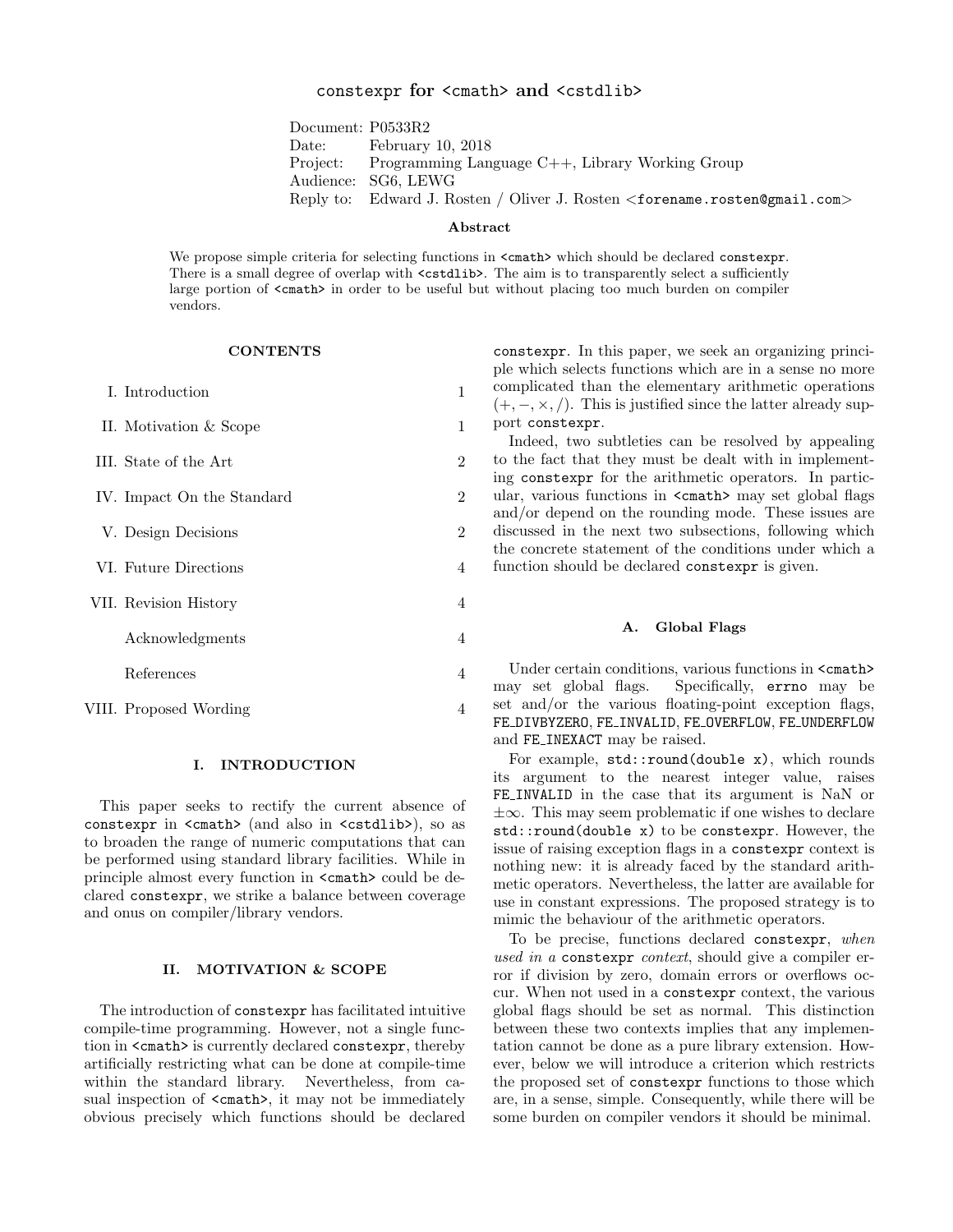## B. Rounding Mode

Some of the functions in  $\text{1}$   $\text{1}$   $\text{1}$  depend on the rounding mode, which is something which may be changed at runtime. To facilitate the discussion, we wish to distinguish two situations, which we will call weak/strong rounding mode dependence.

Weak dependence is that already experienced by the arithmetic operators. For example, consider 10.0/3.0: the result depends on the rounding mode. We refer to this rounding mode dependence as weak since it is an artefact of the limited precision of floating-point numbers. However, it is perfectly legitimate to declare

$$
constexpr double x{10.0/3.0}.
$$
 (2.1)

Therefore, when deciding which functions in  $\text{1}$ should be constexpr, we will not rule out functions with weak rounding mode dependence. As for (2.1), what result should we expect? According to [cfenv.syn] footnote 1, the result is implementation defined. However, this issue is currently under active discussion.

The key point for this paper is that, whatever decision is made, the approach can be consistently applied to those functions in  $\text{1}$   $\text{1}$   $\text{1}$   $\text{1}$  which we propose should be declared constexpr. It is worth noting that the number of functions in this proposal which are dependent on the rounding mode is rather small (see V).

Having dealt with weak rounding mode dependence, consider float nearbyint(float x). This function rounds its argument to the nearest integer taking account of the current rounding mode. Thus, a change to the rounding mode can change the answer by unity. This dependence on the rounding mode is not an artefact of limited precision and hence we call it strong.

In this proposal, we chose to exclude functions with strong rounding mode dependence from being declared constexpr. This respects the fact that these functions are explicitly designed to depend on the runtime environment.

#### C. Conditions for constexpr

Taking into account the above consideration, we propose the following in order to put the application of constexpr on a rigorous footing:

Proposal. A function in <cmath> shall be declared constexpr if and only if:

- 1. When taken to act on the set of rational numbers, the function is closed (excluding division by zero);
- 2. The function does not modify any of its arguments which have external visibility;
- 3. The function is not strongly dependent on the rounding mode.

By means of a brief illustration, abs satisfies all three criteria; however, functions such as exp, sqrt, cos, sin fall foul of the first criterion and so are excluded as constexpr candidates. Finally, as discussed above, nearbyint fails the final criterion.

## III. STATE OF THE ART

Both GCC and clang already support constexpr within <cmath> to varying extents. Indeed, GCC 5.3.0 declares all functions, with the exception of those taking a pointer argument (cf. the second criterion), as constexpr. Therefore, an implementation of the changes to the standard proposed in this paper is available (indeed, this implementation goes beyond what we propose). While clang does not go nearly as far as GCC, it does offer some functions as builtins and is able to use them to perform compile time computations, constant propagation and so on. It is therefore hoped that any burden on compiler vendors implicit in this proposal is minimal.

#### IV. IMPACT ON THE STANDARD

This proposal adds an extra requirement to [expr.const] pertaining to the definition of what constitutes a constant expression. In particular, if a mathematical function encounters a domain error or overflow, then it may not form part of a constant expression. As such, this proposal does not amount to a pure library extension. Beyond this addition, the proposed changes amount to scattering constexpr throughout the existing headers <cmath> and <cstdlib>, according to the rules specified earlier.

In this proposal, we have chosen for the standard to remain silent on the issue of the interaction of rounding mode dependence with constant expressions. On the one hand, this is no worse than the current situation regarding the arithmetic operators. On the other, the active discussion about how to optimally resolve this matter suggests to us that the issue is better served by a separate proposal.

#### V. DESIGN DECISIONS

There are several obvious candidates in  $\text{1}$   $\text{1}$  to which constexpr should be applied, such as abs, floor, ceil. But beyond this, it is desirable to apply constexpr throughout <cmath> in a consistent manner. Ideally, this consistency of approach should encompass prior work on complex, since it has already been proposed that, in addition to the arithmetic operations, complex::norm and a few other functions be declared constexpr [P0415R0]. For this purpose, ideally one would like one or more criteria rooted in mathematics. However, the reality is that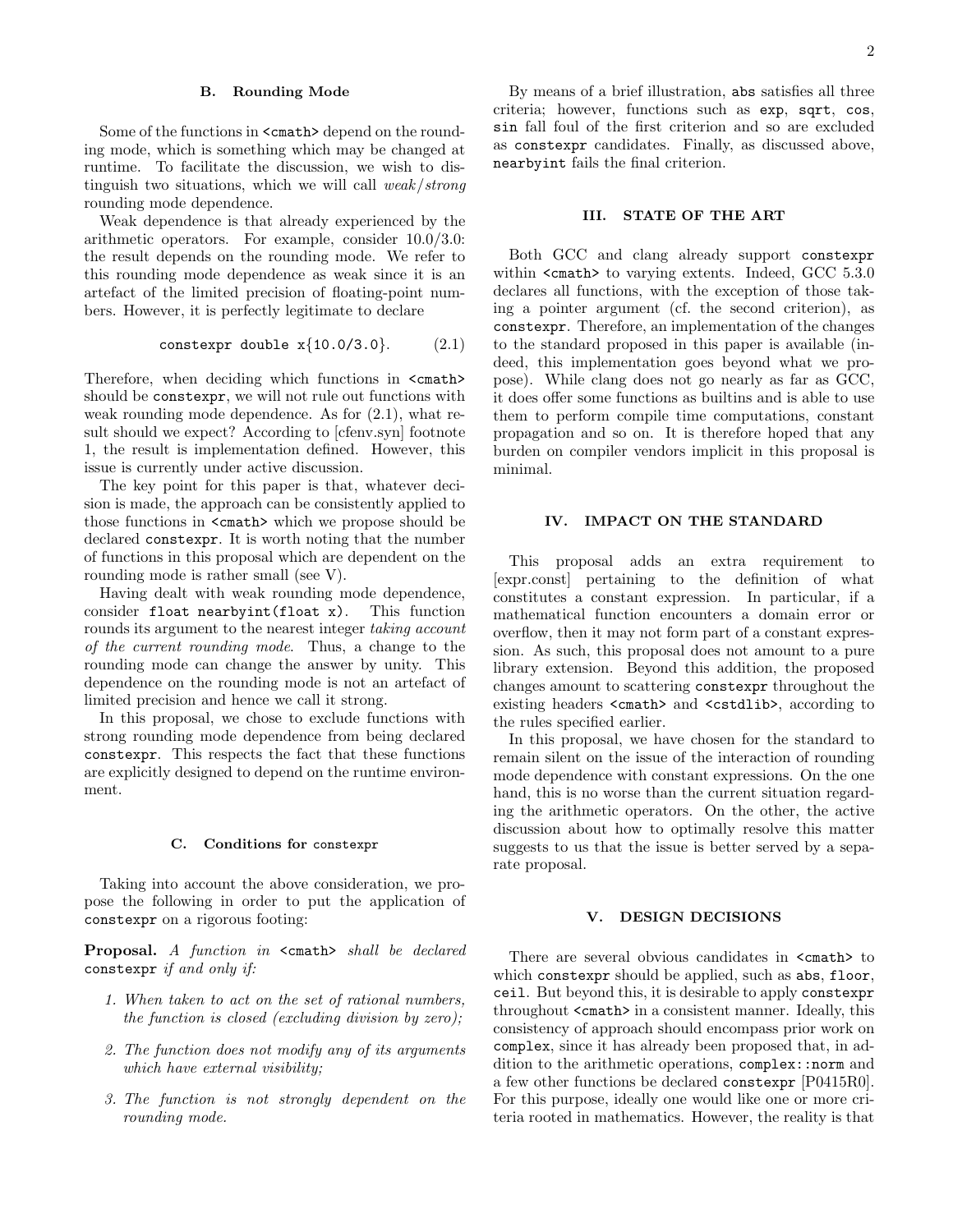this is insufficiently restrictive. Nevertheless, mathematics was our starting point; as such, any condition on functions to be constexpr must select the basic arithmetic operations,  $(+, -, \times, /),$  since these may already be used in a constexpr context.

Mathematically, a field is closed under the elementary operations of addition and multiplication. Numeric types do not form a field; however, since the basic arithmetic operations are already declared constexpr, this suggests that it may be possible to utilize a field which captures enough of the properties of numeric types in order to be useful in formulating criteria for the application of constexpr. The set of rational numbers is the natural candidate since all valid values of numeric types are elements of this set and, moreover, the rationals close over  $(+, -, \times, /)$  (with zero excluded for division).

The subtlety of global flags being set upon encountering floating-point exceptions presents a challenge. If all functions which can set such flags are excluded from the list to tag constexpr, then the remaining list is rather sparse. To achieve something more useful suggests expanding the set to include those functions which are 'simple enough'. These considerations lead to the first condition of the proposal. Tables II–V contain the functions in <cmath> satisfying this criterion and indicate whether or not they pass the second and third criteria as well.

To reduce space, the following convention is observed. The functions listed in [c.math] are divided into blocks of closely related functions such as those shown in table I. Note that while the first three functions are overloads, the

| int ilogb(float arg)        |
|-----------------------------|
| int ilogb(double arg)       |
| int ilogb(long double arg)  |
| int ilogbf (float arg)      |
| int ilogbl(long double arg) |

TABLE I. Example of a family of functions which appear as a block in the standard.

fourth and fifth have differing names. When classifying those functions which satisfy the first criterion, we will present just the first function in each such block, with the understanding that the others are similar in this regard. Furthermore, we supply various comments in the third column of the tables, observing the following shorthands:

- 1. G: May set global variable;
- 2. V: Modifies argument with external visibility;
- 3. S: Depends strongly on rounding mode;
- 4. W: Depends weakly on the rounding mode;
- 5. w: Depends weakly on the rounding mode only if FLT\_RADIX is not 2;
- 6. U: Depends weakly on the rounding mode only in the case of underflow.

If more than one of these applies, then this is indicated using |; for example, if a function may set a global variable and also depends on the rounding mode, this would be indicated by G|S. Finally, implementation dependence is denoted by a  $\star$  so that, for example,  $G\star$  means that whether or not a global variable may be set depends on the implementation.

| Function                             |              | Pass Comment |
|--------------------------------------|--------------|--------------|
| float frexp(float value, int* exp)   | No           | $V \vert w$  |
| int ilogb(float arg)                 |              | G            |
| float ldexp(float x, int exp)        | Yes          | G w          |
| float logb(float arg)                | Yes          | G            |
| float modf(float value, float* iptr) | No           | V            |
| float $scalbn(flost x, int n)$       | $_{\rm Yes}$ | G U          |
| float scalbln(float x, long int n)   | Yes          | G U          |

TABLE II. Various functions declared in [cmath.syn] which close on the rationals.

| Function                      | Pass |
|-------------------------------|------|
| int abs $(int j)$             | Yes  |
| float fabs $(f$ loat x) $Yes$ |      |

TABLE III. Absolute values declared in [cmath.syn] which close on the rationals.

| Function                                 |     | Pass Comment |
|------------------------------------------|-----|--------------|
| float ceil(float x)                      | Yes | $G\star$     |
| float floor(float x)                     | Yes | $G\star$     |
| float nearbyint (float x)                | No  | S.           |
| float $rint(f$ loat $x)$                 | No  | G S          |
| $long$ int $limit(f$ loat x)             | No  | G S          |
| long long int llrint(float x)            | No  | G S          |
| float round(float x)                     | Yes | G            |
| float lround(float x)                    | Yes | G            |
| float llround(float x)                   | Yes | G            |
| float trunc(float x)                     | Yes | G            |
| float fmod(float $x$ , float $y$ )       | Yes | G W          |
| float remainder(float x, float y)        | Yes | $G W\star$   |
| float remquo(float x, float y, int* quo) | No  | $V G W\star$ |
| float copysign(float x, float y)         | Yes |              |
| float nextafter(float x, float y)        | Yes | G            |
| float nexttoward(float x, long double y) | Yes | G            |
| float fdim(float x, float y)             | Yes | G U          |
| float fmax(float x, float y)             | Yes |              |
| float fmin(float x, float y)             | Yes |              |
| float fma(float x, float y, float z)     | Yes | G W          |

TABLE IV. Additional functions declared in [cmath.syn] which close on the rationals.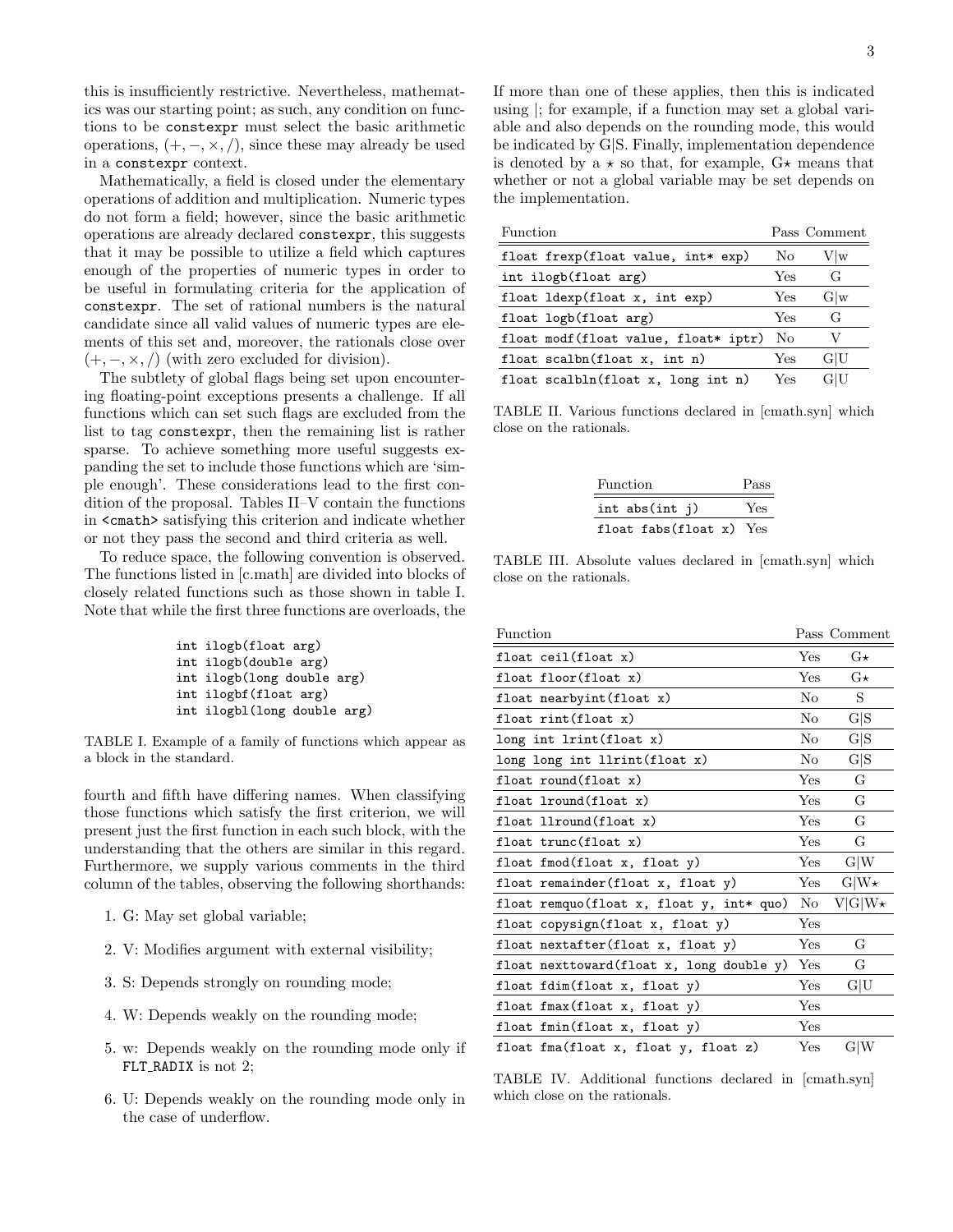| Function                     |                                      |      | Pass Comment |
|------------------------------|--------------------------------------|------|--------------|
| int fpclassify $(f$ loat x); |                                      | Yes  |              |
| int isfinite(float x)        |                                      | Yes  |              |
| int isinf(float x)           |                                      | Yes  |              |
| int isnan(float x)           |                                      | Yes  |              |
| int isnormal(float x)        |                                      | Yes  |              |
| int signbit $(f$ loat x)     |                                      | Yes  |              |
|                              | int isgreater(float x, float y)      | Yes. |              |
|                              | int isgreaterequal(float x, float y) | Yes  |              |
| int isless(float x, float y) |                                      | Yes  |              |
|                              | int islessequal(float x, float y)    | Yes  |              |
|                              | int islessgreater(float x, float y)  | Yes  |              |
|                              | int isunordered(float x, float y)    | Yes  |              |

TABLE V. Comparison operators belonging to [cmath.syn] which close on the rationals.  $\dagger$  — no utility being declared constexpr in of itself, but should be tagged constexpr so that it can be incorporated into constexpr functions since the latter may be called in non-constexpr contexts.

# VI. FUTURE DIRECTIONS

Ultimately, it is desirable to follows GCC's lead and to declare almost all functions in  $\texttt{ $z$  as constexpr.$ This will amount to removing the first criterion of our proposal which, particularly once the issue of the interaction of rounding mode with constexpr has been fully resolved, should hopefully be relatively uncontroversial.

## VII. REVISION HISTORY

Revision 1: Includes discussion of rounding mode and future directions.

Revision 2: More stable tags utiliized.

## ACKNOWLEDGMENTS

We would like to thank Walter E. Brown, Daniel Krügler, Antony Polukhin and Richard Smith for encouragement and advice.

#### **REFERENCES**

[P0415R0] Antony Polukhin, Constexpr for std::complex. [N4713] Richard Smith, ed., Working Draft, Standard for Programming Language C++.

## VIII. PROPOSED WORDING

The following proposed changes refer to the Working Paper [N4713].

## A. Modification to "Constant expressions" [expr.const]

 $(2.22)$  — a relational [expr.rel] or equality [expr.eq] operator where the result is unspecified;  $\sigma$  $(2.23)$  — a throw-expression [expr.throw]:;or

(2.24) — an invocation of a mathematical function in the standard library that encounters a domain error or overflow.

## B. Modifications to "Header <cstdlib> synopsis" [cstdlib.syn]

```
namespace std{
```
...

```
constexpr int abs(int j);
constexpr long int abs(long int j);
constexpr long long int abs(long long int j);
constexpr float abs(float j);
constexpr double abs(double j);
constexpr long double abs(long double j);
constexpr long int labs(long int j);
constexpr long long int llabs(long long int j);
constexpr div t div(int numer, int denom);
```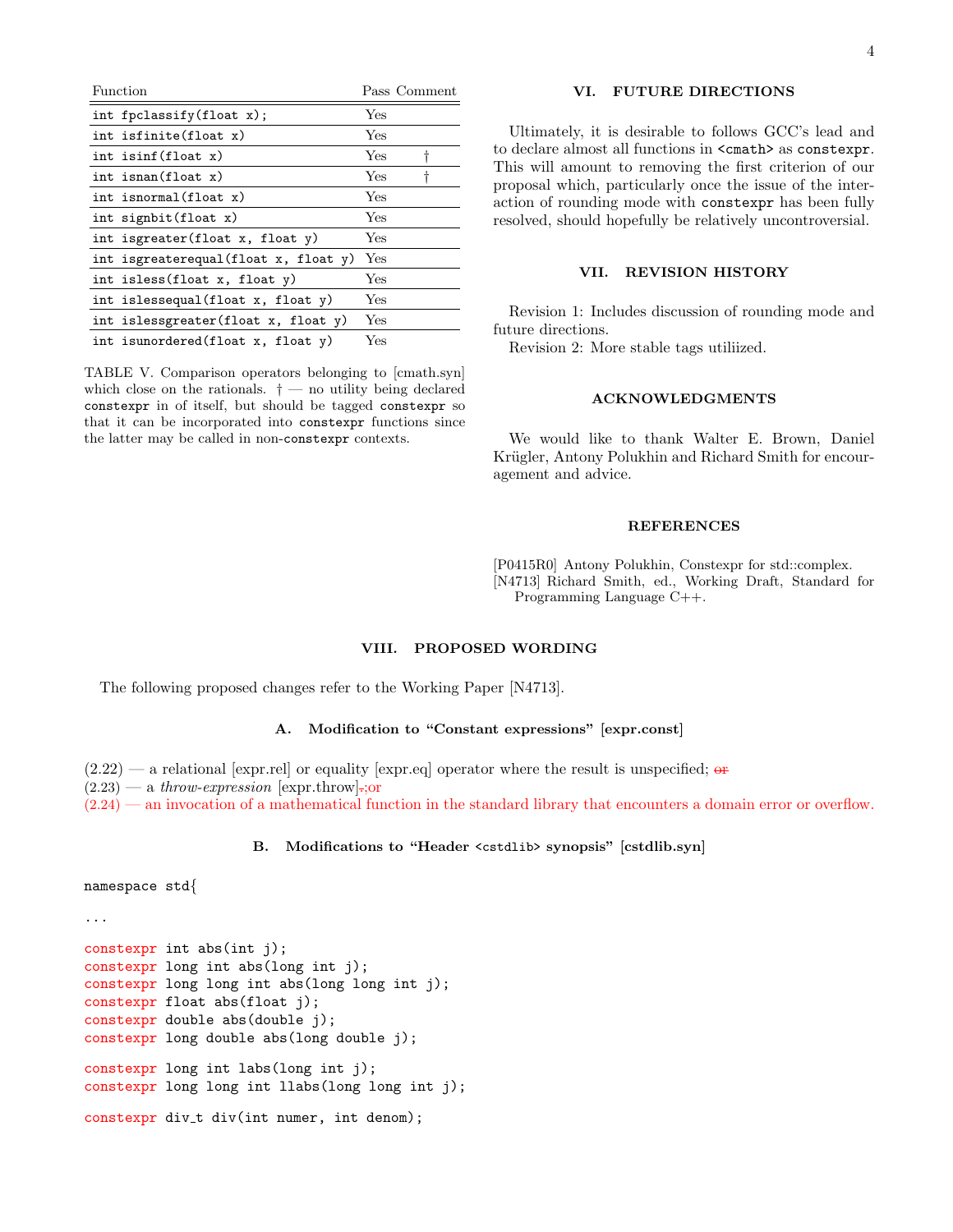```
constexpr ldiv t div(long int numer, long int denom); // see [library.c]
constexpr lldiv<sub>t</sub> div(long long int numer, long long int denom); // see [library.c]
constexpr ldiv_t ldiv(long int numer, long int denom);
constexpr lldiv_t lldiv(long long int numer, long long int denom);
}
                      C. Modifications to "Header <cmath> synopsis" [cmath.syn]
...
namespace std{
...
float acos(float x); // see [library.c]
double acos(double x);
long double acos(long double x); // see [library.c]
float acosf(float x);
long double acosl(long double x);
...
float frexp(float value, int* exp); // see [library.c]
double frexp(double value, int* exp);
long double frexp(long double value, int* exp); // see [library.c]
float frexpf(float value, int* exp);
long double frexpl(long double value, int* exp);
constexpr int ilogb(float x); // see [library.c]
constexpr int ilogb(double x);
constexpr int ilogb(long double x); // see [library.c]
constexpr int ilogbf(float x);
constexpr int ilogbl(long double x);
constexpr float ldexp(float x, int exp); // see [library.c]
constexpr double ldexp(double x, int exp);
constexpr long double ldexp(long double x, int exp); // see [library.c]
constexpr float ldexpf(float x, int exp);
constexpr long double ldexpl(long double x, int exp);
float log(float x); // see [library.c]
double log(double x);
long double log(long double x); // see [library.c]
float logf(float x);
long double logl(long double x);
float log10(float x); // see [library.c]
double log10(double x);
long double log10(long double x); // see [library.c]
float log10f(float x);
long double log10l(long double x);
float log1p(float x); // see [library.c]
double log1p(double x);
long double log1p(long double x); // see [library.c]
float log1pf(float x);
long double log1pl(long double x);
float log2(float x); // see [library.c]
double log2(double x);
```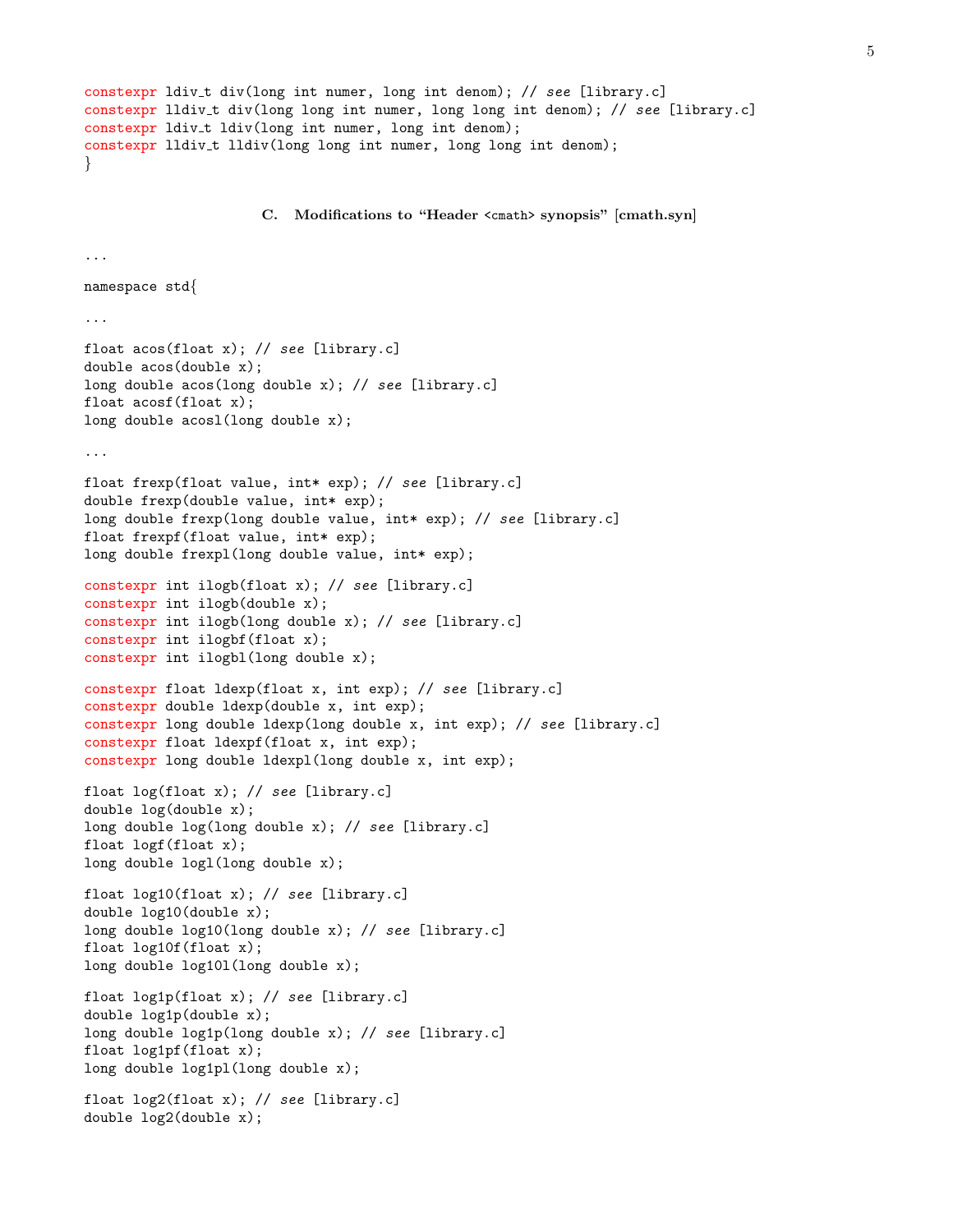```
long double log2(long double x); // see [library.c]
float log2f(float x);
long double log2l(long double x);
constexpr float logb(float x); // see [library.c]
constexpr double logb(double x);
constexpr long double logb(long double x); // see [library.c]
constexpr float logbf(float x);
constexpr long double logbl(long double x);
float modf(float value, float* iptr); // see [library.c]
double modf(double value, double* iptr);
long double modf(long double value, long double* iptr); // see [library.c]
float modff(float value, float* iptr);
long double modfl(long double value, long double* iptr);
constexpr float scalbn(float x, int n); // see [library.c]
constexpr double scalbn(double x, int n);
constexpr long double scalbn(long double x, int n); // see [library.c]
constexpr float scalbnf(float x, int n);
constexpr long double scalbnl(long double x, int n);
constexpr float scalbln(float x, long int n); // see [library.c]
constexpr double scalbln(double x, long int n);
constexpr long double scalbln(long double x, long int n); // see [library.c]
constexpr float scalblnf(float x, long int n);
constexpr long double scalblnl(long double x, long int n);
float cbrt(float x); // see [library.c]
double cbrt(double x);
long double cbrt(long double x); // see [library.c]
float cbrtf(float x);
long double cbrtl(long double x);
// [c.math.abs], absolute values
constexpr int abs(int j);
constexpr long int abs(long int j);
constexpr long long int abs(long long int j);
constexpr float abs(float j);
constexpr double abs(double j);
constexprlong double abs(long double j);
constexpr float fabs(float x); // see [library.c]
constexpr double fabs(double x);
constexpr long double fabs(long double x); // see [library.c]
constexpr float fabsf(float x);
constexpr long double fabsl(long double x);
float hypot(float x, float y); // see [library.c]
double hypot(double x, double y);
long double hypot(double x, double y); // see [library.c]
float hypotf(float x, float y);
long double hypotl(long double x, long double y);
// [c.math.hypot3], three-dimensional hypotenuse
float hypot(float x, float y, float z);
double hypot(double x, double y, double z);
long double hypot(long double x, long double y, long double z);
...
```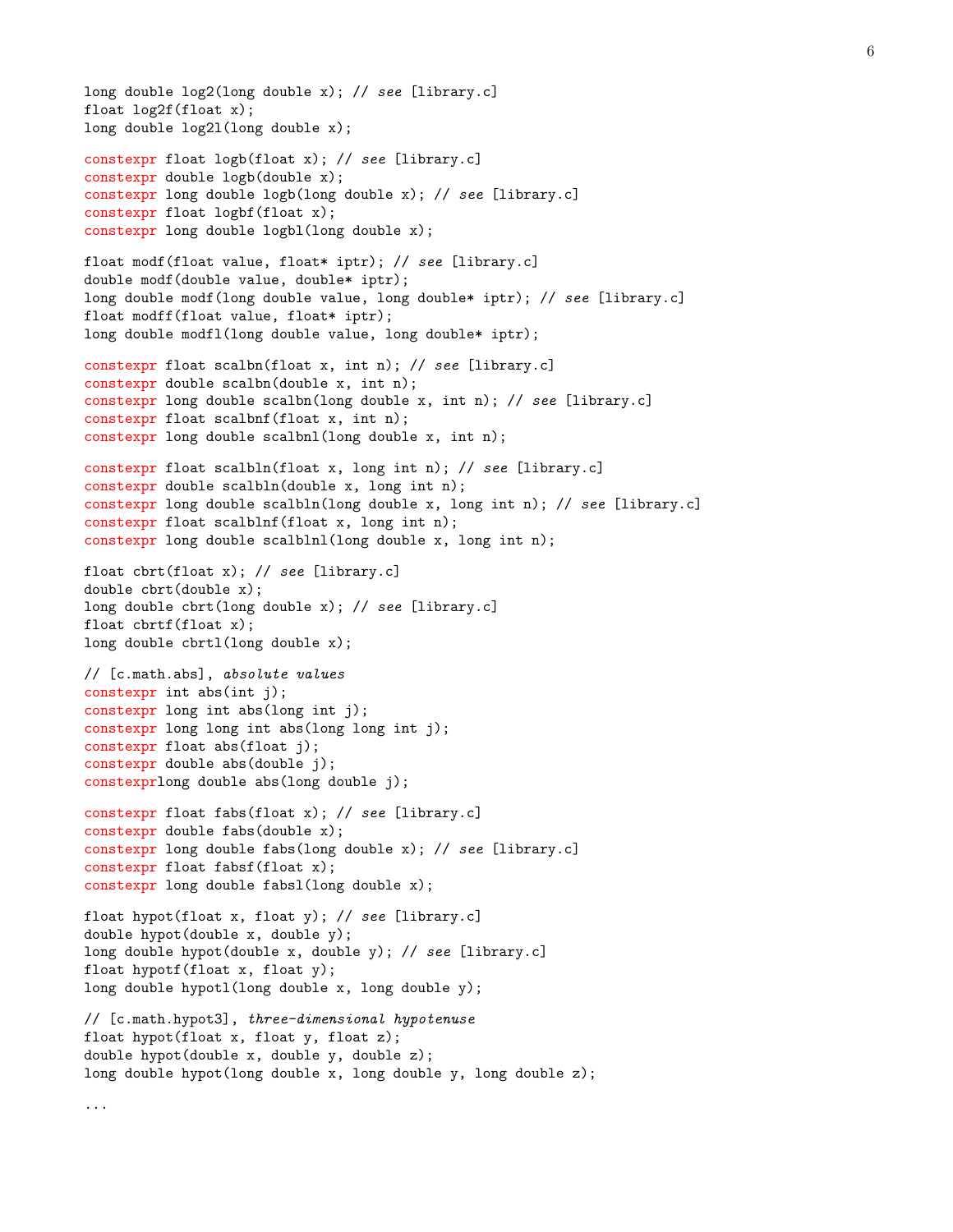```
constexpr float ceil(float x); // see [library.c]
constexpr double ceil(double x);
constexpr long double ceil(long double x); // see [library.c]
constexpr float ceilf(float x);
constexpr long double ceill(long double x);
constexpr float floor(float x); // see [library.c]
constexpr double floor(double x);
constexpr long double floor(long double x); // see [library.c]
constexpr float floorf(float x);
constexpr long double floorl(long double x);
float nearbyint(float x); // see [library.c]
double nearbyint(double x);
long double nearbyint(long double x); // see [library.c]
float nearbyintf(float x);
long double nearbyintl(long double x);
float rint(float x); // see [library.c]
double rint(double x);
long double rint(long double x); // see [library.c]
float rintf(float x);
long double rintl(long double x);
long int lrint(float x); // see [library.c]
long int lrint(double x);
long int lrint(long double x); // see [library.c]
long int lrintf(float x);
long int lrintl(long double x);
long long int llrint(float x); // see [library.c]
long long int llrint(double x);
long long int llrint(long double x); // see [library.c]
long long int llrintf(float x);
long long int llrintl(long double x);
constexpr float round(float x); // see [library.c]
constexpr double round(double x);
constexpr long double round(long double x); // see [library.c]
constexpr float roundf(float x);
constexpr long double roundl(long double x);
constexpr long int lround(float x); // see [library.c]
constexpr long int lround(double x);
constexpr long int lround(long double x); // see [library.c]
constexpr long int lroundf(float x);
constexpr long int lroundl(long double x);
constexpr long long int llround(float x); // see [library.c]
constexpr long long int llround(double x);
constexpr long long int llround(long double x); // see [library.c]
constexpr long long int llroundf(float x);
constexpr long long int llroundl(long double x);
constexpr float trunc(float x); // see [library.c]
constexpr double trunc(double x);
constexpr long double trunc(long double x); // see [library.c]
constexpr float truncf(float x);
constexpr long double truncl(long double x);
constexpr float fmod(float x, float y); // see [library.c]
```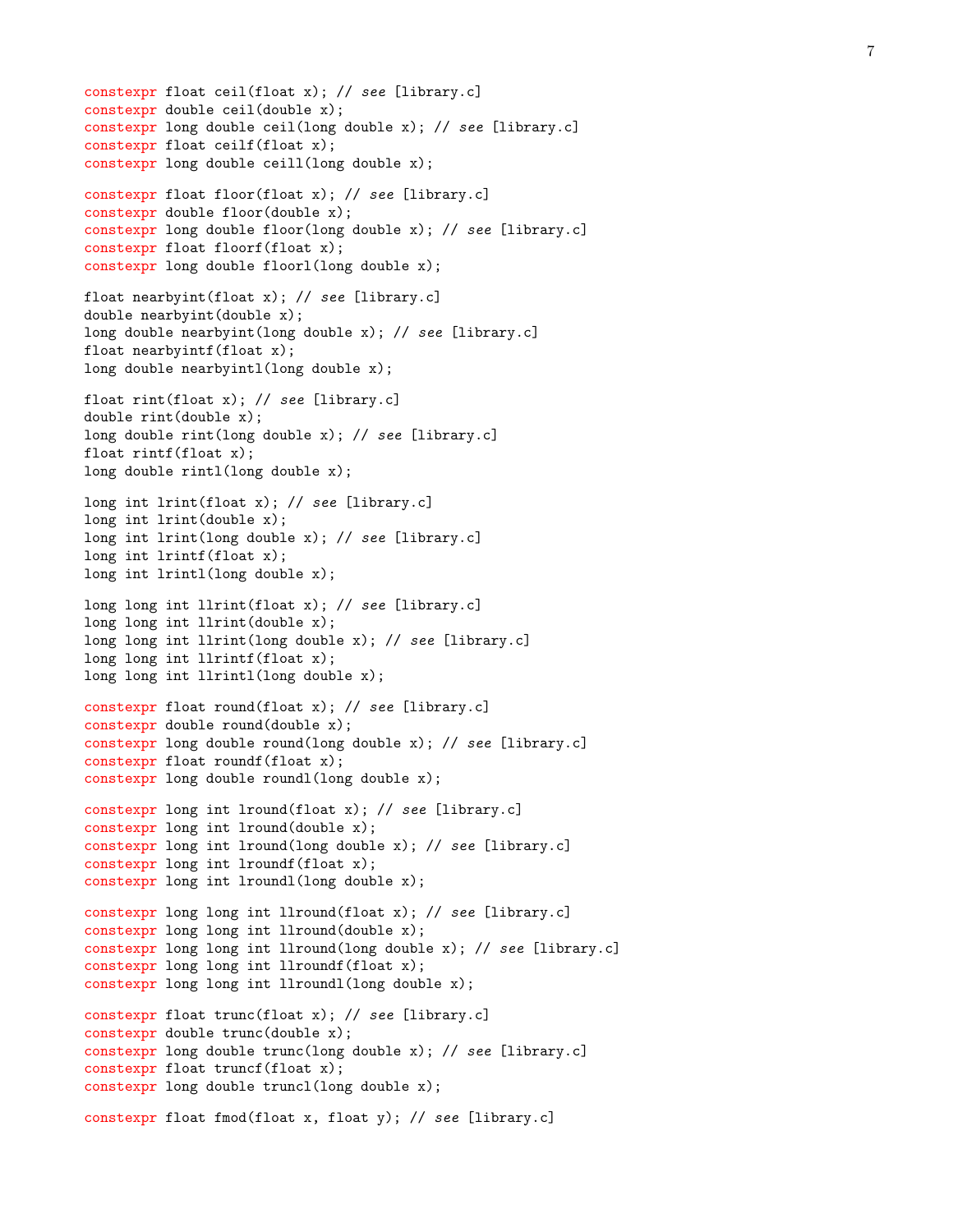```
constexpr double fmod(double x, double y);
constexpr long double fmod(long double x, long double y); // see [library.c]
constexpr float fmodf(float x, float y);
constexpr long double fmodl(long double x, long double y);
constexpr float remainder(float x, float y); // see [library.c]
constexpr double remainder(double x, double y);
constexpr long double remainder(long double x, long double y); // see [library.c]
constexpr float remainderf(float x, float y);
constexpr long double remainderl(long double x, long double y);
float remquo(float x, float y, int* quo); // see [library.c]
double remquo(double x, double y, int* quo);
long double remquo(long double x, long double y, int* quo); // see [library.c]
float remquof(float x, float y, int* quo);
long double remquol(long double x, long double y, int* quo);
constexpr float copysign(float x, float y); // see [library.c]
constexpr double copysign(double x, double y);
constexpr long double copysign(long double x, long double y); // see [library.c]
constexpr float copysignf(float x, float y);
constexpr long double copysignl(long double x, long double y);
double nan(const char* tagp);
float nanf(const char* tagp);
long double nanl(const char* tagp);
constexpr float nextafter(float x, float y); // see [library.c]
constexpr double nextafter(double x, double y);
constexpr long double nextafter(long double x, long double y); // see [library.c]
constexpr float nextafterf(float x, float y);
constexpr long double nextafterl(long double x, long double y);
constexpr float nexttoward(float x, long double y); // see [library.c]
constexpr double nexttoward(double x, long double y);
constexpr long double nexttoward(long double x, long double y); // see [library.c]
constexpr float nexttowardf(float x, long double y);
constexpr long double nexttowardl(long double x, long double y);
constexpr float fdim(float x, float y); // see [library.c]
constexpr double fdim(double x, double y);
constexpr long double fdim(long double x, long double y); // see [library.c]
constexpr float fdimf(float x, float y);
constexpr long double fdiml(long double x, long double y);
constexpr float fmax(float x, float y); // see [library.c]
constexpr double fmax(double x, double y);
constexpr long double fmax(long double x, long double y); // see [library.c]
constexpr float fmaxf(float x, float y);
constexpr long double fmaxl(long double x, long double y);
constexpr float fmin(float x, float y); // see [library.c]
constexpr double fmin(double x, double y);
constexpr long double fmin(long double x, long double y); // see [library.c]
constexpr float fminf(float x, float y);
constexpr long double fminl(long double x, long double y);
constexpr float fma(float x, float y, float z); // see [library.c]
constexpr double fma(double x, double y, double z);
constexpr long double fma(long double x, long double y, long double z); // see [library.c]
constexpr float fmaf(float x, float y, float z);
```